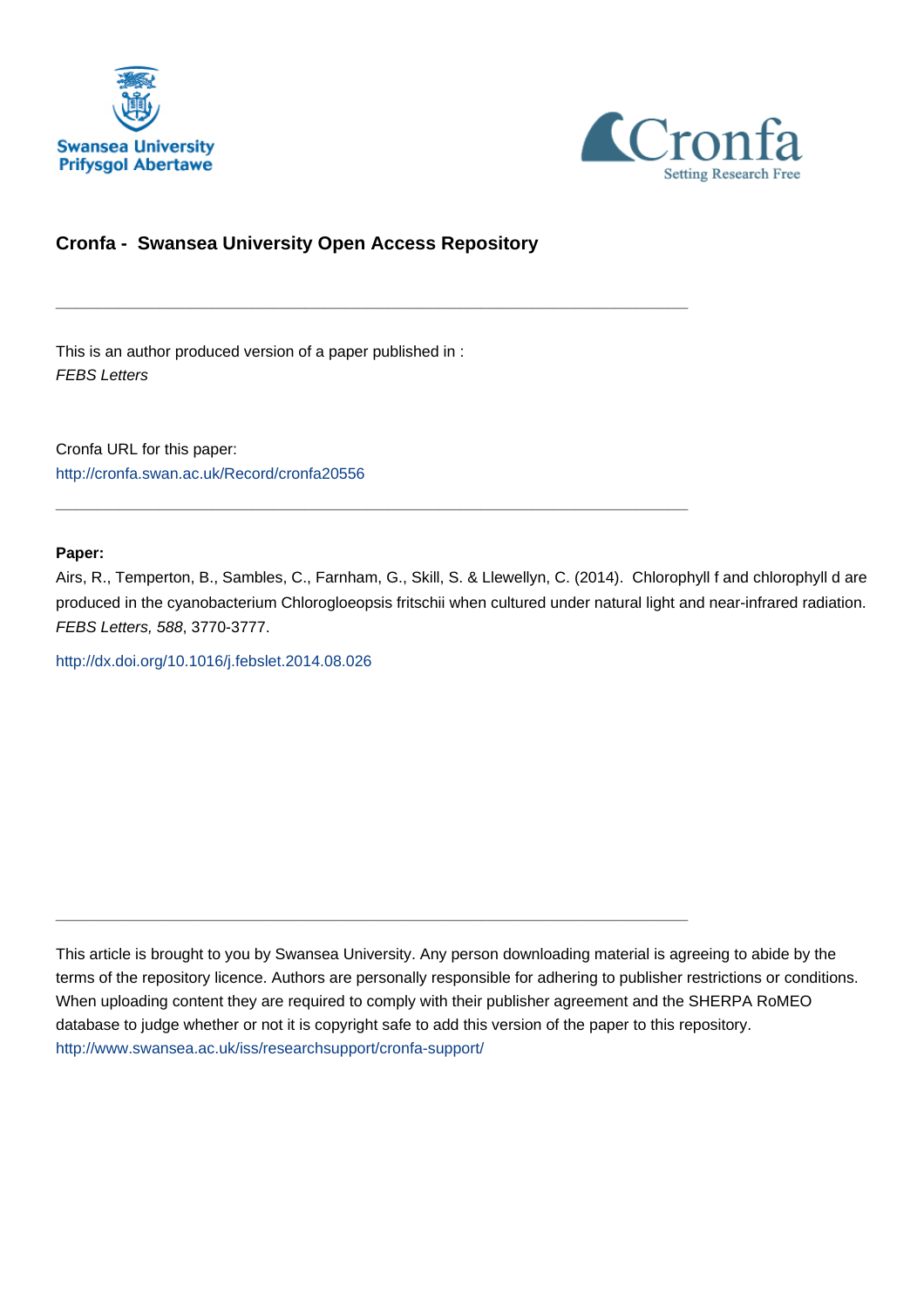



journal homepage: www.FEBSLetters.org



# Chlorophyll f and chlorophyll d are produced in the cyanobacterium Chlorogloeopsis fritschii when cultured under natural light and near-infrared radiation



# R.L. Airs <sup>a,</sup>\*, B. Temperton <sup>a</sup>, C. Sambles <sup>b</sup>, G. Farnham <sup>a,1</sup>, S.C. Skill <sup>a,2</sup>, C.A. Llewellyn <sup>a</sup>

<sup>a</sup> Plymouth Marine Laboratory, Prospect Place, The Hoe, Plymouth, Devon PL1 3DH, UK b School of Biosciences, Geoffrey Pope Building, University of Exeter, Stocker Road, Exeter EX4 4QD, UK

#### article info

Article history: Received 21 July 2014 Revised 20 August 2014 Accepted 20 August 2014 Available online 28 August 2014

Edited by Richard Cogdell

Keywords: Photosynthesis Chlorophyll f Chlorophyll d Near-infra red Cyanobacteria Chlorogloeopsis fritschii

# **ABSTRACT**

We report production of chlorophyll  $f$  and chlorophyll  $d$  in the cyanobacterium Chlorogloeopsis fritschii cultured under near-infrared and natural light conditions. C. fritschii produced chlorophyll f and chlorophyll d when cultured under natural light to a high culture density in a 20 L bubble column photobioreactor. In the laboratory, the ratio of chlorophyll  $f$  to chlorophyll  $a$  changed from 1:15 under near-infrared, to an undetectable level of chlorophyll  $f$  under artificial white light. The results provide support that chlorophylls f and d are both red-light inducible chlorophylls in C. fritschii.

- 2014 Federation of European Biochemical Societies. Published by Elsevier B.V. All rights reserved.

## 1. Introduction

Chlorophyll f, the longest wavelength absorbing chlorophyll of oxygenic photosynthesis, was first discovered in samples taken from a stromatolite and enriched under near-infra red (near-IR) light [1]. A cyanobacterium was subsequently isolated and found to produce chlorophyll  $f$  when cultured under near-IR, but not white light  $[2,3]$ . A chlorophyll *f-producing* cyanobacterium has also been found in a Japanese Lake  $[4]$ . In organic solvent, the absorption spectrum of chlorophyll f shows a relatively large  $Q_Y$ transition at 706 nm, and a Soret band at 406 nm [1,5]. Stromatolite environments like that of the chlorophyll f producing filamentous cyanobacteria, Halomicronema hongdechloris, can be comparatively enriched in near-IR compared to UV/vis wavelengths [6], analogous to habitats of the chlorophyll d-producing cyanobacterium Acaryochloris marina [7-9]. Chorophyll d was first discovered in 1943 [10] but was thought to be an artefact of extraction for many years  $[11]$ . Chlorophyll d has been mistakenly associated with red algae in the past  $[10,12]$ , whereas it is now known to be produced by epiphytic Acaryochloris sp. growing on red algae [13]. Chlorophyll *d* is the major chorophyll in *A. marina* [14,15]. Like chlorophyll f, chlorophyll d also has a red-shifted  $Q<sub>Y</sub>$  transition (696 nm) compared to chlorophyll  $a$  [5,16], enabling light harvesting in the near-IR region [17,18].

Chlorogloeopsis fritschii is a subsection V cyanobacterium [19] which has a diverse morphology and diversity of function [20–22]. With a tolerance to a variety of growth conditions [22], and being amenable to large-scale culture, C. fritschii has potential for biotechnological applications [23,24]. We report production of chlorophyll  $f$  and chlorophyll  $d$  in the cyanobacterium  $C$ . fritschii cultured under near-IR and natural light conditions. We discuss these findings in context of the organism's natural habitat, morphotype and genome sequence.

0014-5793/© 2014 Federation of European Biochemical Societies. Published by Elsevier B.V. All rights reserved.

Abbreviations: LC/MS<sup>n</sup>, liquid chromatography/multistage mass spectrometry; PDA, photodiode array detector; HPLC, high performance liquid chromatography; APCI, atmospheric pressure chemical ionisation; CAO, chlorophyllide a oxygenase; HMM, Hidden Markov Model;  $t_R$ , retention time;  $m/z$ , mass to charge ratio

Corresponding author. Fax: +44 (0) 1752 633101.

E-mail address: ruai@pml.ac.uk (R.L. Airs).

<sup>&</sup>lt;sup>1</sup> Current address: Peninsula Medical School, Plymouth University, Drake Circus, Plymouth, Devon PL4 8AA, UK.

 $2$  Current address: Centre for Sustainable Aquatic Research, Swansea University, Singleton Park, Swansea SA2 8PP, Wales, UK.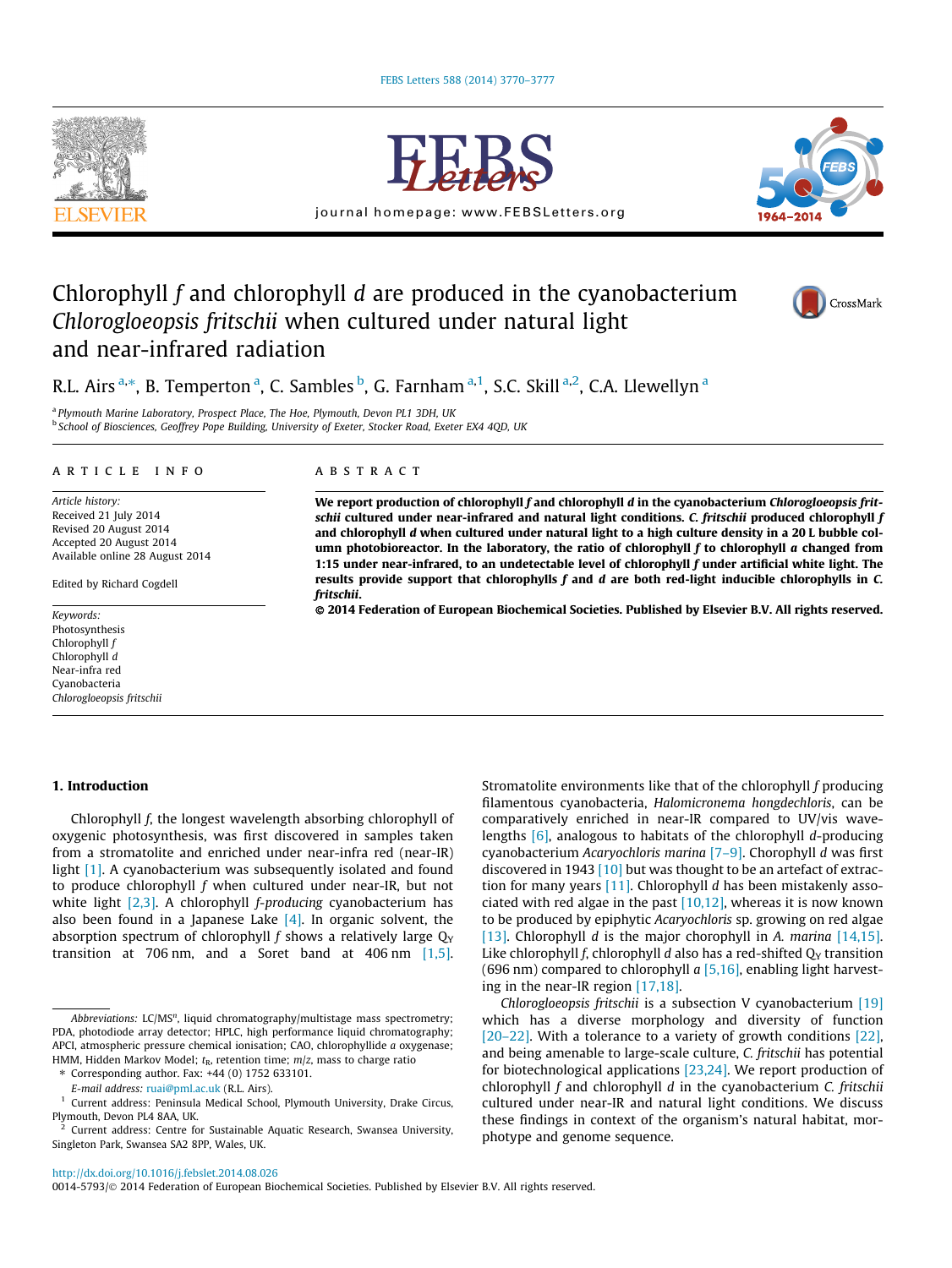#### 2.1. Culture conditions

#### 2.1.1. Large scale

C. fritschii was inoculated into BG11 media and grown on a large scale (50 L) in purpose built Perspex bubble columns, illuminated either by natural light (average light intensity 100  $\mu$ mol $\,$ m $^{-2}$  s $^{-1}$ (PAR), or by artificial white light (90  $\mu$ mol m<sup>-2</sup> s<sup>-1</sup>; Grolux tubes). The bubble columns were inoculated with 500 mL culture of approximately 0.9 g  $\mathsf{L}^{-1}$  density. The columns illuminated by natural light were set up on the roof of Plymouth Marine Laboratory, and the temperature of these bubble columns was maintained in the range 25–35  $\degree$ C by use of a heat exchanger. The columns illuminated by artificial white light (Grolux tubes) were maintained at 35  $\degree$ C in a temperature controlled room.

#### 2.1.2. Small scale

Small scale cultures (100 mL) were grown in Pyrex culture dishes. C. fritschii (PCC6912) was inoculated into BG11 media at a concentration of 1 g L<sup>-1</sup>, and grown under artificial white light at 60  $\mu$ mol m<sup>-2</sup> s<sup>-1</sup> (Grolux fluorescent tubes) or near-IR light (720 nm) at 10  $\mu$ mol m $^{-2}$  s $^{-1}$  provided by an LED light source (20 nm half width;  $20^{\circ}$  viewing angle; Epitex, Japan) in a light box that excluded external sources of light. The cultures were grown at 28  $\degree$ C in continuous light for 7 days, after which time the cells were harvested by centrifugation and stored at  $-80\,^{\circ}\textrm{C}$  until analysis.

#### 2.2. Pigment extraction

A known mass of frozen cell paste was transferred to an extraction tube containing 1 mL HPLC grade acetone and 1 mm glass beads. The sample was then lysed in a tissue lyser (Qiagen) at 30 Hz for 15 min. The sample was centrifuged (5 min at 20,000g, Microcentrifuge 5415, Eppendorf), and the supernatant removed, and transferred immediately to  $-20$  °C. For exhaustive extraction, the pellet, which still appeared green, was subjected to 5 freezethaw cycles using dry ice. 1 mL of acetone was then added to the pellet and the tissue lyser program was repeated. The extraction process was repeated three times, after which the pellet appeared blue. Immediately after extraction, the samples were analysed by liquid chromatography/multistage mass spectrometry  $LC/MS<sup>n</sup>$ .

#### 2.3.  $LC/MS^n$

The pigment extract was analysed using a high performance liquid chromatography (HPLC) method described previously (Method C in  $[25]$ ). Pigment extracts (90  $\mu$ L) were mixed with water (10  $\mu$ L) in the autosampler and injected (100  $\mu$ L) onto the HPLC column (2 Waters Spherisorb ODS2 cartridges coupled together, each  $150 \times 4.6$  mm, particle size 3 µm, protected with a precolumn containing the same phase). Elution was carried out using a mobile phase comprising methanol, acetonitrile., ammonium acetate (0.01 M) and ethyl acetate (Method C in  $[25]$ ) at a flow rate of 0.7 mL min<sup>-1</sup>. HPLC was performed using an Agilent 1200 system comprising a degasser (G1379B), binary pump (G1312A), thermostated autosampler (G1367B and G1330B), thermostated column compartment (G1316A) and photodiode array (PDA) detector (G1315A). The PDA detector was set to monitor wavelengths at 406, 696 and 706 nm, in addition to the wavelengths routinely used in our laboratory for carotenoid and chlorophyll detection (440 and 660 nm). The HPLC was coupled to an Agilent 6330 ion trap mass spectrometer via an atmospheric pressure chemical ionisation (APCI) source. Ionisation conditions were as follows: ion polarity positive; drying temperature 350 °C. vapouriser temperature 450°C; nebulizer pressure 60 psi; drving gas flow rate 5 L min $^{-1}$ , high voltage capillary  $-4500$  V. Mass spectra were collected over the range 400–1100 m/z. Post column addition of formic acid was used to improve mass spectrometric detection of the chlorophylls [26]. Quantification of long wavelength chlorophylls was calculated based on their HPLC peak areas, HPLC flow rate, path length of the flow cell and published extinction coefficients [27]. The extinction coefficients in 100% methanol were used [27], as this most closely matched the HPLC mobile phase at the elution point of chlorophylls  $f$  and  $d$  [25].

## 2.4. Phylogeny of genes putatively involved in the synthesis of chlorophyll f in C. fritschii

Bioinformatic analyses of the phylogeny of genes involved in the putative biosynthesis of chlorophyll  $f$  in  $C$ . fritschii are fully described in the Supplementary information (all analyses are available on GitHub at https://github.com/btemperton/airs). Briefly, chlorophyllide a oxygenase (CAOs) and CAO-like genes in Prochlorococcus and closely related taxa were aligned with MUSCLE (v. 3.8.31) and used to create a Hidden Markov Model (HMM). The CAO HMM was used to query the predicted proteins of C. fritschii to identify putative CAOs and CAO-like proteins, with a cutoff e-value of  $1 \times 10^{-5}$ , identifying 8 putative proteins. One of these proteins (WP\_016873721) was excluded as it was much shorter than other candidates (115 amino acids vs. 4–500 amino acids). Sequences used to construct the HMM and putative targets in C. fritschii were used in an iterative process of identifying closely-related sequences with best-BLASTP hit analysis against the NCBI nr database, alignment, automatic gap removal with GBlocks (V. 0.91) and tree generation using FastTree (v. 2.1.7) [28]. Trees were left unrooted due to the lack of a suitable outgroup of known function in chlorophyll  $f$  or chlorophyll  $d$  biosynthesis.

## 3. Results

A pigment extract from C. fritschii cells grown to high cell density in a bubble column photobioreactor (50 L) under natural light was analysed using an HPLC method described previously (Method C in  $[25]$ ). The resulting chromatogram (Fig. 1) showed four peaks with absorption at 706 nm. The peak eluting at  $t<sub>R</sub>$  42 min (peak 4; Fig. 1), gave retention time, UV/vis spectrum (Fig. 2A) and mass spectra characteristic of chlorophyll a. Although chlorophyll a has negligible absorbance at 706 nm, its high relative concentration in the extract (see absorbance scale in Fig. 2A) gave rise to absorbance at 706 nm on a scale comparable with peaks 1–3 (ie. <6 mAU). The predominant component absorbing at 706 nm and eluting at  $t<sub>R</sub>$  35 min (peak 2; Fig. 1), gave a UV/vis spectrum (Fig. 2B) characteristic of chlorophyll  $f$  [1,5,29]. Under LC/MS<sup>n</sup> conditions using post-column addition of formic acid to aid ionisation of chlorophylls  $[26]$ , peak 2 gave rise to ions in full MS at  $m/z$  907 and  $m/z$  885, corresponding to  $[M+H]^+$  and  $[M+H-Mg]^+$  of chlorophyll  $f$ [1,5,30]. Isolation and fragmentation of the ion at  $m/z$  907 in the ion trap resulted in  $MS<sup>2</sup>$  spectra typical of a formyl substituted chlorophyll macrocycle  $[31]$ , consistent with chlorophyll  $f$   $[5]$ , namely an ion at m/z 879 corresponding to loss of 28 daltons from  $[M+H]^{+}$ , and ions at  $m/z$  629 and 569, corresponding to  $[M+H-phy$ tyl]<sup>+</sup> and [M+H-phytyl-CO<sub>2</sub>Me]<sup>+</sup>, respectively (Fig. 3A). Isolation and fragmentation of the ion at  $m/z$  885 in the ion trap resulted in MS<sup>2</sup> spectra dominated by ions at  $m/z$  607 and 547 (Fig. 3B) corresponding to  $[M+H-Mg-phytyl]^+$  and  $[M+H-Mg-phytyl-CO<sub>2</sub>$ . Me]<sup>+</sup>, respectively [5]. Notably, the full mass spectra were dominated by ions of mass to charge ratio  $(m/z)$  corresponding to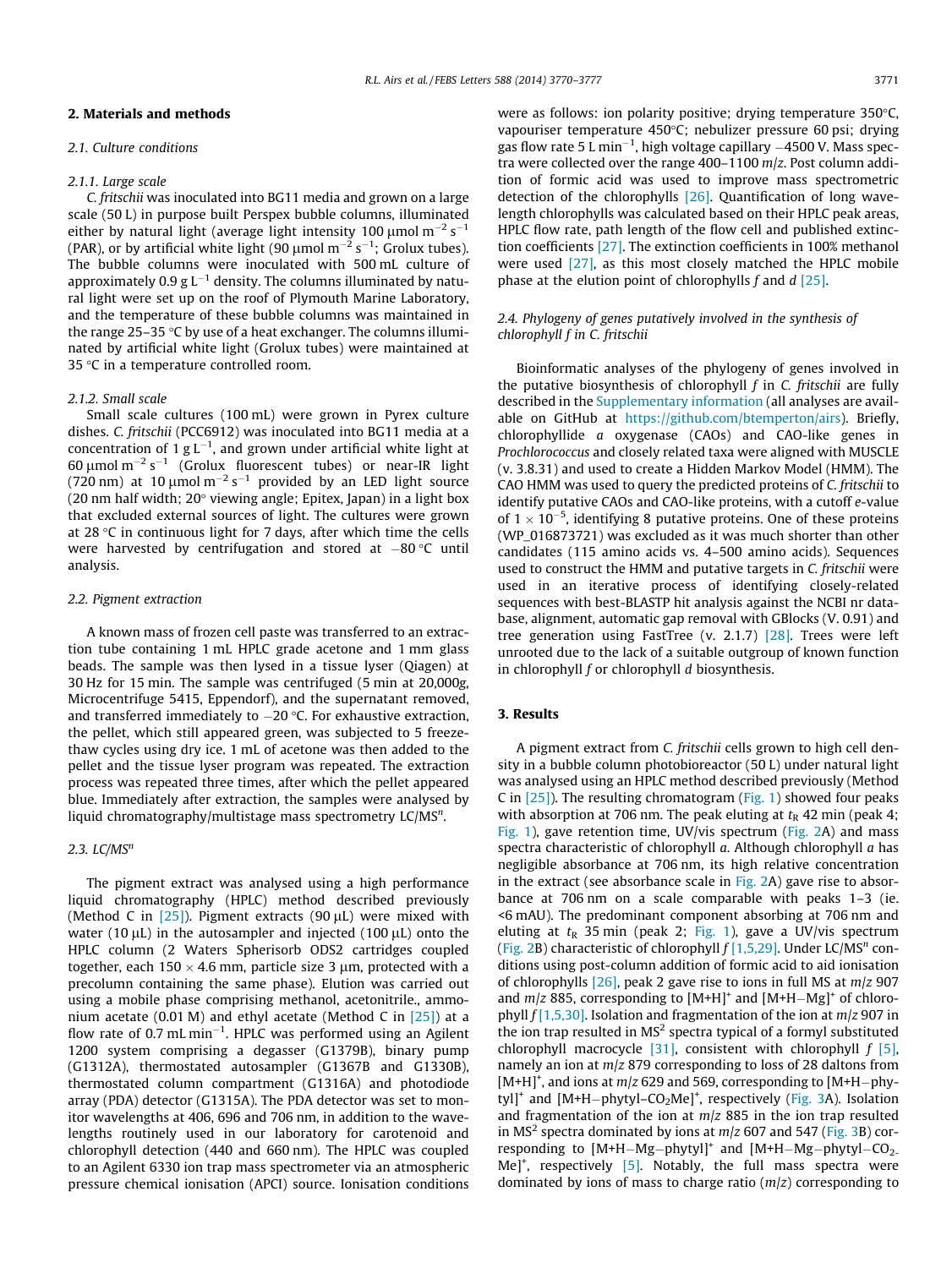

Fig. 1. Partial HPLC-PDA chromatogram (706 nm) of Chlorogloeopsis fritschii extract. Peaks are assigned as follows: (1) chlorophyll d; (2) chlorophyll f; (3) unassigned chlorin; (4) chlorophyll a (see text).



Fig. 2. On-line UV/vis spectra obtained during HPLC-PDA analysis of C. fritschii extract of (A) peak 4, (B) peak 2 and (C) peak 1.

the demetallated chlorins, due to the formic acid added to the LC flow in between the LC and MS detectors [26].

The peak eluting before chlorophyll  $f$  at  $t<sub>R</sub>$  33 min (peak 1; Fig. 1) gave rise to a UV/vis spectrum characteristic of chlorophyll d (Fig. 2C) [5,16]. Under LC/MS<sup>n</sup> conditions, peak 1 gave rise to ions at  $m/z$  873 and 895, corresponding to  $[M+H-Mg]^+$  and  $[M+H]^+$  for chlorophyll d. Isolation and fragmentation of the ion at  $m/z$  873 in the ion trap gave rise to ions at  $m/z$  595 and 535 in the MS<sup>2</sup> spectrum (Fig. 3C), consistent with a chlorophyll  $d$  structure [5]. The combination of expected relative retention time, on-line UV/vis absorption spectra, protonated molecule and fragmentation characteristics consistent with chlorophylls f and d confirm their presence in C. fritschii. Genome analysis revealed no evidence of contamination of C. fritschii with Acaryochloris strains (see Supplementary information).

To investigate the light conditions of chlorophyll f and chlorophyll d production in C. fritschii, the cyanobacterium was cultured in a bubble column photobioreactor under artificial, white light. When the culture had reached a density comparable with that of the bubble column under natural light, it was harvested and the pigments extracted and analysed by LC/MS<sup>n</sup>. The long wavelength absorbing chlorophylls  $f$  and  $d$  were not detected. By comparison to the emission spectrum of sunlight, measured inside the bubble column, the light spectra of the fluorescent tubes used for artificial white light (also measured inside the bubble column) were deficient in the region above 650 nm, and particularly above 700 nm, where the long wavelength chlorophylls absorb (Fig. 4). To further investigate a possible wavelength dependence of chlorophyll  $f$  and chlorophyll  $d$  production, and following a report that chlorophyll  $f$ is inducible in other cyanobacteria under near-infrared radiation [2], C. fritschii was cultured on a small scale (100 mL) under either near-infrared or artificial white light. The chromatograms obtained (not shown) show the presence of chlorophylls f and d in the cells grown under near-IR, but not under artificial white light.

The highest ratio of chlorophyll f:chlorophyll a measured in our cultures was 0.064 (Table 1), which compares to 0.125 in a filamentous cyanobacterium isolated from stromatolites [2]. The highest ratio of chlorophyll d:chlorophyll a observed was 0.010. The ratio of chlorophyll f:chlorophyll d ranged from 5.8 under natural light to 6.5 under near-IR (Table 1). Under near-IR conditions, chlorophyll f reached 0.19  $\mu$ g mg<sup>-1</sup> dry weight (Table 1).

The effect of the different culture conditions (bubble column or small dish; artificial or natural light) on the carotenoid profiles was also examined. The total carotenoid to chlorophyll  $a$  ratio was highest for C. fritschii cultures in the bubble column under natural light (Table 1). This ratio was driven by a high relative content of xanthophyll carotenoids (myxoxanthophyll, nostoxanthin, caloxanthin and zeaxanthin), which was approximately ten times that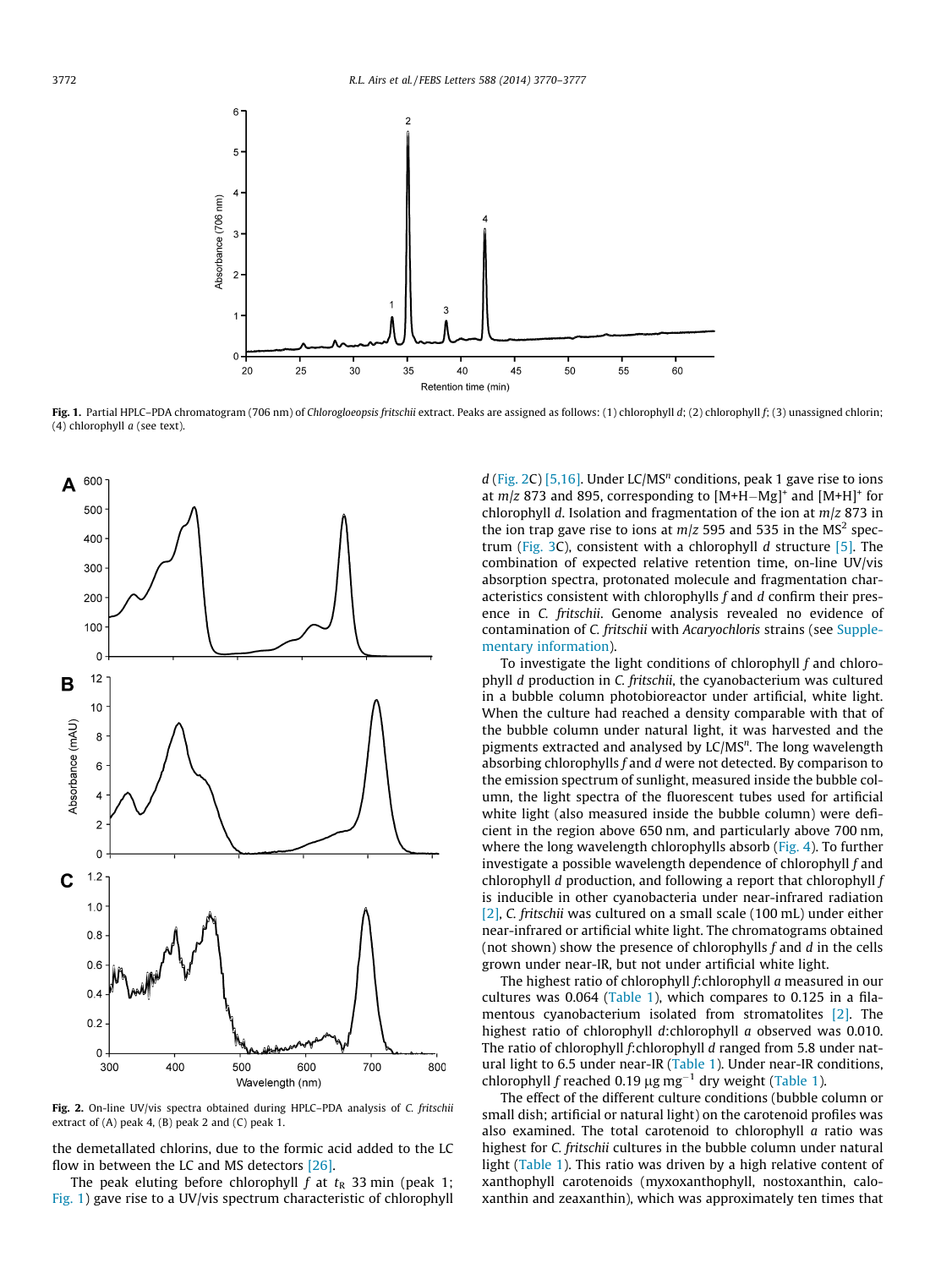

Fig. 3. On-line LC/MS<sup>2</sup> spectra generated from fragmentation of (A)  $m/z$  907 (peak 2), (B)  $m/z$  885 (peak 2) and (C)  $m/z$  873 (peak 1).



Fig. 4. Spectra of incident light inside the bubble columns under natural light (solid line) and artificial white light (dashed line), and emission spectrum of the near-IR LEDs (dotted line).

of cultures grown under artificial light. The cultures grown under artificial white or near-IR light showed low relative contents of xanthophyll carotenoids and high relative contents of echinenone and  $\beta$ , $\beta$ -carotene (Table 1). For C. fritschii grown in small culture vessels, cells grown under white light showed a higher carotenoid

content/dry weight for xanthophyll carotenoids than those grown under near-IR (Table 1), whereas the contents of echinenone and  $\beta$ , $\beta$ -carotene were similar between the two light regimes.

#### 4. Discussion

The long wavelength absorbing chlorophylls f and d have both been proposed to aid cyanobacteria habitat environments deplete in UV/vis, but rich in near-IR  $[1,13,32]$  and oxygenic photosynthesis has been shown to be energetically viable in long wavelength light environments [33]. C. fritschii was first isolated from the soils of paddy fields in India [34]. Such soil environments may well be seasonally deplete in UV/vis, when the foliage of rice plants is dense above them, but rich in near-IR wavelengths not typically utilised by higher plants. Chlorogloeopsis is also adapted to UV, as it induces mycosporine-like amino acid biosynthesis under UV radiation [35]. C. fritshii may therefore exhibit multiple light harvesting and photoprotective growth strategies based on its changing environment.

C. fritschii has been documented to take several morphological forms depending on growth conditions [22], including filaments, and aseriate (irregular clumps of cells) forms. Under the culture conditions used in this study, aseriate cells dominated. C. fritschii clumps may create a microenvironment deplete in UV/vis but rich in near-IR, due to self-shading. The production of long wavelength chlorophylls could therefore be proposed as a mechanism for cells within clumps to harvest the longer wavelength light energy that may be available. C. fritschii cells were in aseriate form under both bubble column photobioreactor and small vessel growth conditions, under natural, white and near-IR light regimes, but chlorophyll  $f$  and chlorophyll  $d$  were only detected when near-IR radiation was available. Production of the long wavelength chlorophylls in this organism is most likely therefore stimulated by the presence of near-IR, or possibly the ratio of near-IR to other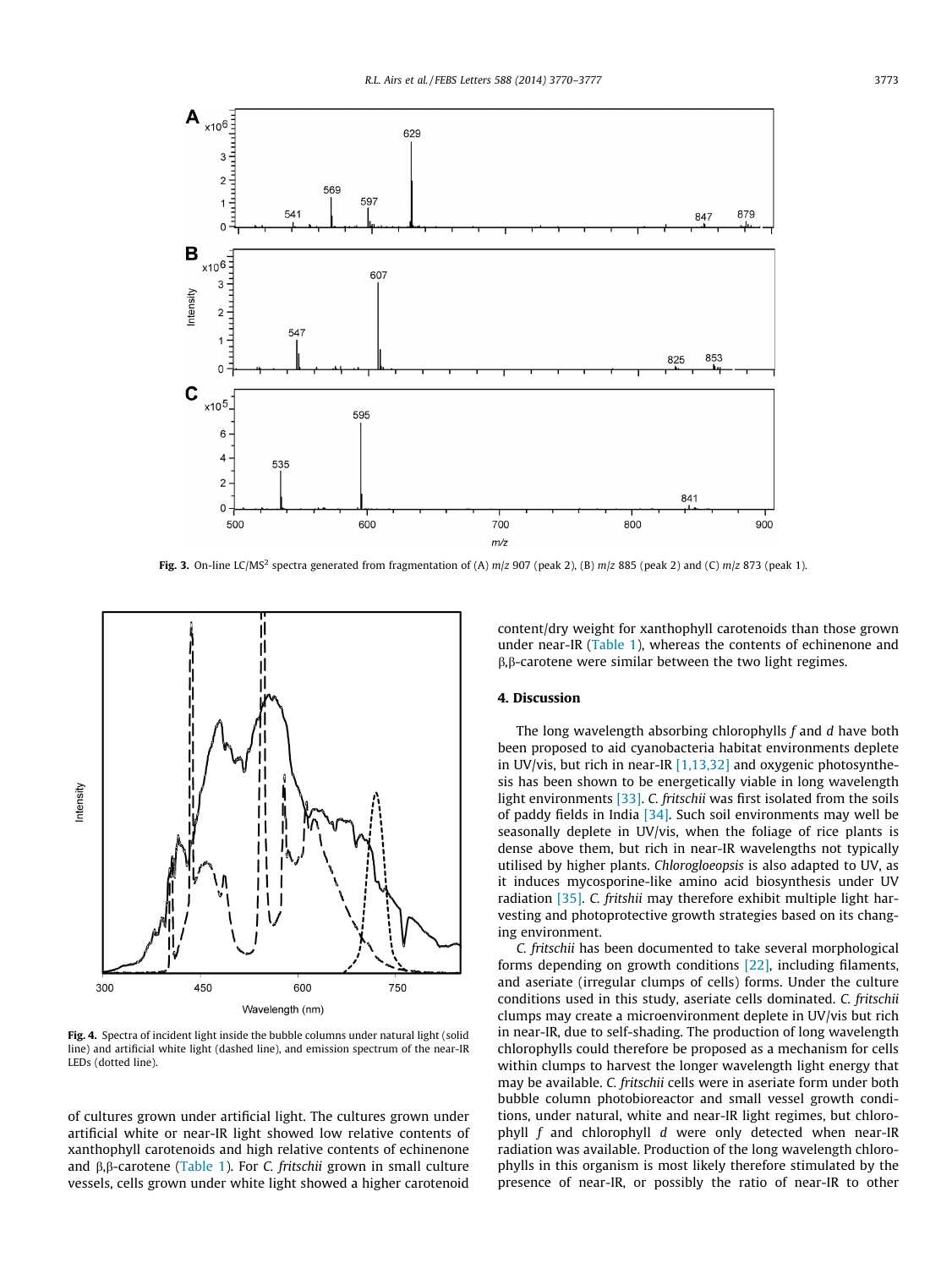| Cable 1                        |                      | thlorophyll and carotenoid ratios and contents in C. fritschii cultured under different |       |       |                           |                      |                   |                     | conditions. Tot car = total carotenoid; nd = not detected; Echin = echinenone; $\beta\beta$ -Car = $\beta$ , $\beta$ -carotene. |                                                                 |                                              |                                                                      |                                                                      |
|--------------------------------|----------------------|-----------------------------------------------------------------------------------------|-------|-------|---------------------------|----------------------|-------------------|---------------------|---------------------------------------------------------------------------------------------------------------------------------|-----------------------------------------------------------------|----------------------------------------------|----------------------------------------------------------------------|----------------------------------------------------------------------|
| Culture vessel                 |                      | Light conditions $\quad$ ChI f and d detected? ChI f ChI a                              |       |       | Chi d/ Chi a Chi f/ Chi d | µg/mg Dry weight     |                   |                     |                                                                                                                                 | Tot.car/Ch1 $a$ Xanths <sup>b</sup> /Echin + $\beta \beta$ -Car | µg/mg Dry weight                             |                                                                      |                                                                      |
|                                |                      |                                                                                         |       |       |                           |                      | $CHa$ Chl $f$     | CHd                 |                                                                                                                                 |                                                                 | Kanths <sup>b</sup> Echin                    |                                                                      | $\beta\beta$ -Car                                                    |
| tubble column                  | Mhite light          |                                                                                         |       |       |                           |                      | nd<br>E           |                     | 0.123                                                                                                                           |                                                                 |                                              |                                                                      |                                                                      |
| subble column                  | <b>Natural light</b> |                                                                                         | 0.016 | 0.003 | 5.80                      | $>2.91a$<br>$>0.30a$ | $>0.005a$<br>0.19 | >0.001 <sup>a</sup> |                                                                                                                                 | 99                                                              | $70.193a$<br>$70.082a$<br>$0.056$<br>$0.075$ | $70.084$ <sup>a</sup><br>$70.005$ <sup>a</sup><br>$0.150$<br>$0.145$ | $70.073$ <sup>a</sup><br>$70.005$ <sup>a</sup><br>$0.130$<br>$0.125$ |
| <sup>o</sup> yrex culture dish | Near-IR only         |                                                                                         | 0.065 | 0.010 | 647                       | 2.95                 |                   | 0.03                | 0.318<br>0.114<br>0.069                                                                                                         | 20                                                              |                                              |                                                                      |                                                                      |
| Pyrex culture dish PAR only    |                      |                                                                                         |       |       |                           | 5.03                 | $\overline{a}$    |                     |                                                                                                                                 | 28                                                              |                                              |                                                                      |                                                                      |

Pyrex culture dish PAR only N – – – 5.03 nd nd 0.069 0.28 0.075 0.145 0.125 <sup>a</sup> Culture extracts not exhaustively extracted.  $\geq$  z Near-IR only<br>PAR only

 $^{\text{\tiny{\text{D}}}}$  Xanths = myxoxanthophyll, nostoxanthin, caloxanthin and zeaxanthin. <sup>b</sup> Xanths = myxoxanthophyll, nostoxanthin, caloxanthin and zeaxanthin a Culture extracts not exhaustively extracted.<br>b v ===++

3774 R.L. Airs et al. / FEBS Letters 588 (2014) 3770–3777

wavelengths of photosynthetically active radiation, rather than just depletion of UV/vis, or a response to cell clumping. Notably, in a cyanobacterium isolated from a Japanese lake, chlorophyll f was induced under near-IR alone, but not under PAR and near-IR combined [4], which contrasts with the production of chlorophylls f and d in C. fritschii under natural light. The relative intensities of PAR and near-IR may therefore be important in chlorophyll  $f$ production.

The ratio of chlorophyll f to chlorophyll a increased from 0.016 under natural light to 0.065 (approximately 1:15) under near-IR. A chlorophyll f-containing filamentous cyanobacterium recently purified from stromatolites and inhabiting an environment deplete in UV/vis but with available near-IR, gave a chlorophyll  $f$  to chlorophyll a ratio of 1:8 after 2 weeks under near-IR in culture [2]. Notably, the same type of LEDs were used as a near-IR light source in both studies, but the length of time that the cells were exposed to the near-IR differed, which was 7 and 14 days, for our study and the study reported in  $[2]$ , respectively. In the earlier study  $[2]$ , the ratio of chlorophyll a to chlorophyll f, determined by the absorbance ratio of the  $Q_v$  bands, remained constant for H. hongdechloris cultured under near-IR for between 0 and 28 days, while under white light the ratio increased by 14 days. Notably the highest chlorophyll f/chlorophyll a index was observed under relatively low intensities (10–20  $\mu$ E) of far-red light [3]. The chlorophyll f to chlorophyll d ratio in C. fritschii remained fairly constant between natural and near-IR light conditions (Table 1). A. marina uses chlorophyll d as the major antenna chlorophyll, and the special pair in PSI  $[36]$ . The structure of chlorophyll f, however, with the formyl group at C-2, shifts electron density to the periphery of the macrocycle, in a similar manner to chlorophyll  $b$  [18], resulting in a light harvesting pigment that is not likely to have redox activity, so having chlorophyll  $a$  or chlorophyll  $d$  in addition to chlorophyll f will be essential for photosynthesis to proceed. Chlorophyll  $f$  is likely therefore to act as an antenna pigment [18]. A previous study [4] also indicated that chlorophyll  $f$  is likely to act as an antenna constituent based on the detection of chlorophyll  $a'$  and pheophytin  $a$  in their chlorophyll f-containing isolate which are common reaction centre components in cyanobacteria.

The genome of C. fritschii has been sequenced [37], which provides opportunity to search for genes which encode enzymes that may be responsible for chlorophyll f and chlorophyll d biosynthesis. Due to the structural similarity between chlorophylls  $b$  and  $f$ , which contain a single formyl group at positions C-7 and C-2, respectively, where chlorophyll a contains methyl groups, similar enzymes may be responsible for their biosynthesis. Chlorophyll b is produced via the action of chlorophyllide a oxygenase (CAO), a Rieske iron-containing protein, on chlorophyll a or chlorophyllide a, followed by esterification and reduction of the long chain alcohol at C-17<sup>3</sup> [38]. CAO oxidises the C-7 methyl of chlorophyllide  $a$  to a formyl group in vitro, thereby forming chlorophyllide b [39]. Seven CAO and CAO-like genes of suitable length were identified in the genome of C. fritschii, with many closely related to those of A. marina (Fig. 5). All CAO and CAO-like genes identified in this study contained a C-terminus Rieske iron-sulphur domain associated with redox processes. Four out of seven also contained a downstream Pheophorbide a oxygenase domain (PF08417) used in chlorophyll breakdown in Arabidopsis thaliana [40]. One gene (IMG accession 2509831456) instead contained a domain of unknown function (PB002321). This configuration was also found in CAO-like genes in Cylindrospermum sp. PCC7417, Nostoc azollae and Anabaena cylindrica. CAO and CAO-like genes in Prochlorococcus lacked either PB002321 or PF08417 and formed a distinct clade. The lack of a known biosynthetic pathway for chlorophyll f or chlorophyll d in cyanobacteria makes it difficult to infer which of the C. fritschii genes identified in this study as CAO or CAO-like would be the most suitable candidates for the formation of chlorophyll f. The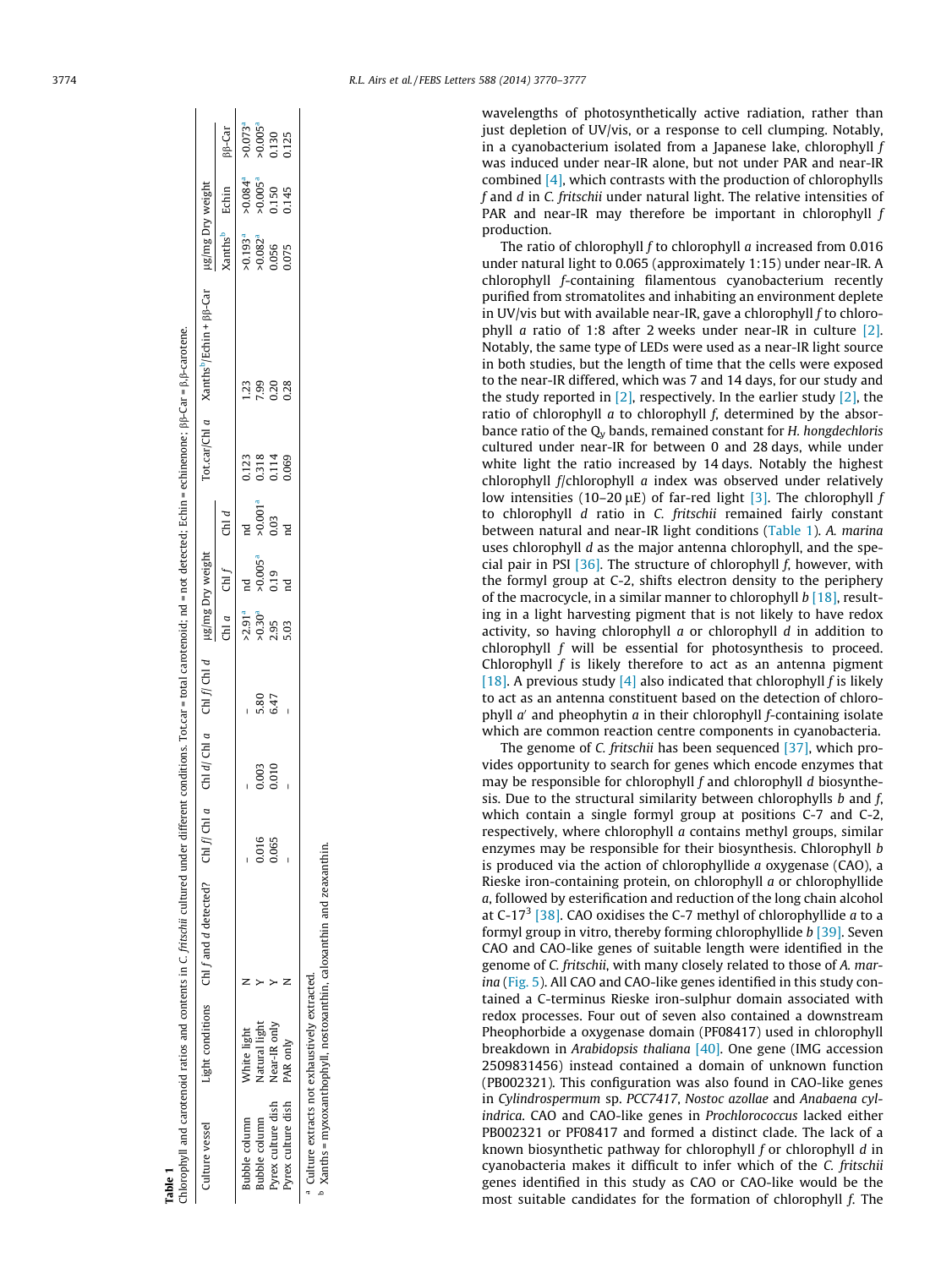

Fig. 5. Approximately maximum-likelihood unrooted phylogeny of putative chlorophyllide a oxygenase (CAO) and CAO-like genes identified in C. fritschii (bold), which may be involved in the conversion of chlorophyll a to chlorophyll f. Genes identified as putatively involved in the biosynthesis of chlorophyll d in Acaryochloris marina (bold) [7] are also included. Numbers represent Shimodaira–Hasegawa values for local branch support. Dashed branches represent shortening of branch lengths to reduce tree width (unaltered trees are available Supplementary Fig. 1). Circles on the right depict identified PFAM protein domains (orange: Rieske; light blue: Pheophorbide a oxygenase; dark blue: domain of unknown function PB002321).

formation of chlorophyll d must be catalysed by a different enzyme than CAO because it requires the breakage of a  $C=C$  double bond of the C-3 vinyl group  $[41]$ . Labelling studies have shown that the enzyme responsible for incorporation of the formyl group into chlorophyll d is an oxygenase, that the formyl group oxygen atom comes from molecular oxygen, and that in Acaryochloris, chlorophyll *a* is a biosynthetic precursor  $[41]$ . Whether the oxygenase acts on chlorophyll a or chlorophyllide a has yet to be determined. The formation of [7-formyl]-chlorophyll d in an Acaryochloris mutant transformed to contain a gene encoding CAO [42] lends support to the involvement of chlorophyllide a in chlorophyll d biosynthesis.

The carotenoid profiles of C. fritschii were dominated by xanthophyll carotenoids under natural light, but echinenone and  $\beta$ , $\beta$ -carotene under artificial light (white or near-IR). This contrasts with previous findings in a second chlorophyll f producing cyanobacteria species  $[2]$ , which showed increased  $\beta$ ,  $\beta$ -carotene under white light, but a predominance of xanthophyll carotenoids under red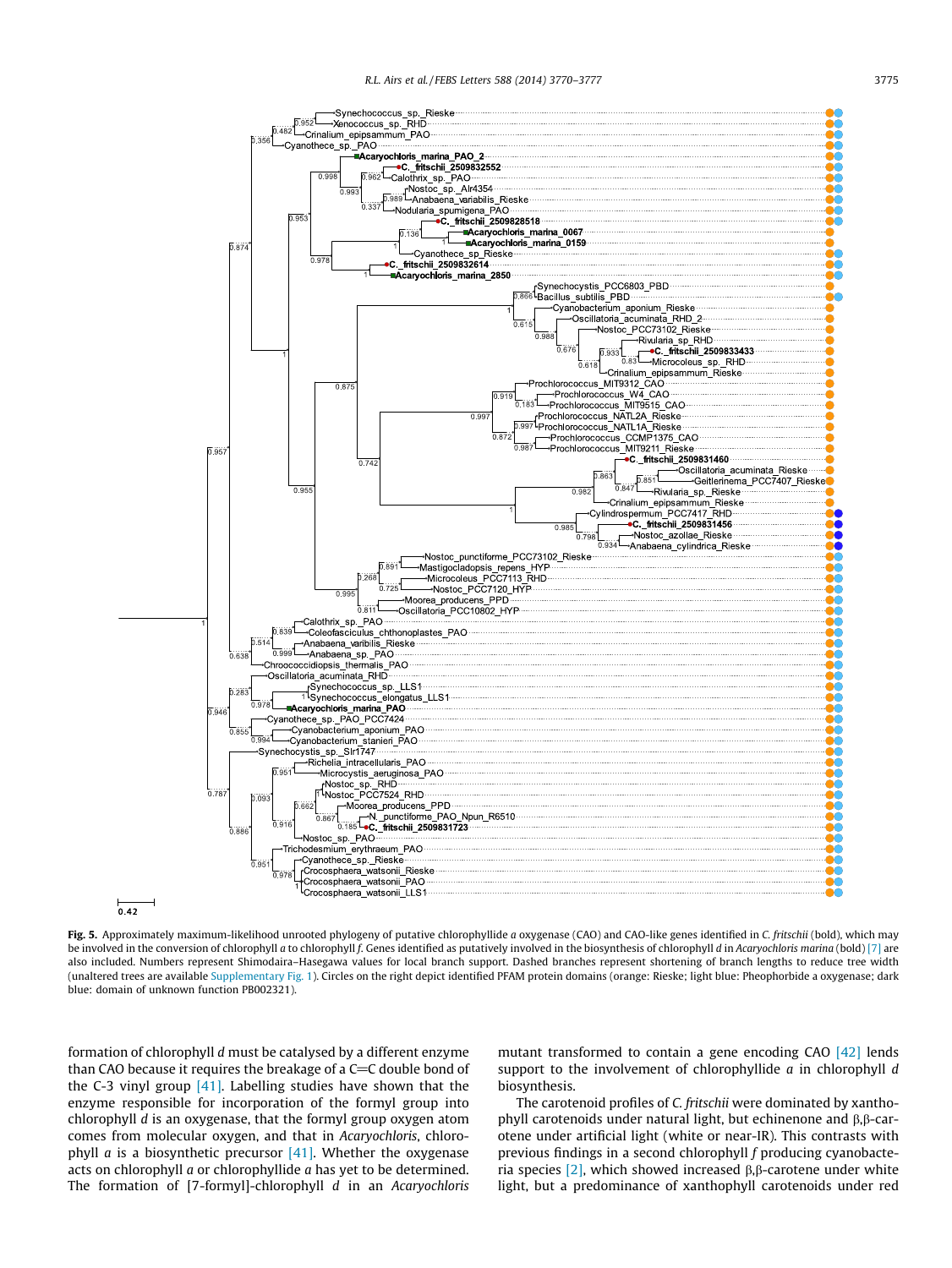light. Nonetheless both studies reveal that chlorophyll f-containing cyanobacteria change their pigment profiles according to the spectrum of light available. C. fritschii has been shown to grow heterotrophically in the dark  $[43]$ . Under these conditions, formation of chlorophylls and carotenoids does not seem to be substantially impaired compared to light-grown cultures, but pigments are not incorporated into photosynthetic thylakoid membranes [43]. The content of long wavelength chlorophylls in dark grown cultures has not been established and is a topic for future study.

#### 5. Conclusions

C. fritschii produces both chlorophyll  $f$  and chlorophyll  $d$  when cultured under both natural light and near-IR. The data support the hypothesis that long wavelength chlorophylls are produced in response to near-IR radiation.

#### Acknowledgements

This work received funding from the European Regional Development Funding through the INTERREG IVB EnAlgae project and from Plymouth Marine Laboratory.

#### Appendix A. Supplementary data

Supplementary data associated with this article can be found, in the online version, at http://dx.doi.org/10.1016/j.febslet.2014.08. 026.

#### References

- [1] Chen, M., Schliep, M., Willows, R.D., Cai, Z.-L., Neilan, B.A. and Scheer, H. (2010) A red-shifted chlorophyll. Science 329, 1318–1319.
- [2] Chen, M., Li, Y., Birch, D. and Willows, R.D. (2012) A cyanobacterium that contains chlorophyll  $f$  – a red-absorbing photopigment. FEBS Lett. 586, 3249– 3254.
- [3] Li, Y., Lin, Y., Loughlin, P.C. and Chen, M. (2014) Optimization and effects of different culture conditions on the growth of Halomicronema hongdechloris – a filamentous cyanobacterium containing chlorophyll f. Front. Plant Sci. 5, 1–12, http://dx.doi.org/10.3389/fpls.2014.00067.
- [4] Akutsu, S., Fujinuma, D., Furukawa, H., Watanabe, T., Ohnishi-Kameyama, M., Ono, H., Ohkubo, S., Miyashita, H. and Kobayashi, M. (2011) Pigment analysis of a chlorophyll f-containing cyanobacterium strain KC1 isolated from Lake Biwa. Photomed. Photobiol. 33, 35–40.
- [5] Kobayashi, M., Akutsu, S., Fujinuma, D., Furukawa, H., Komatsu, H., Hotota, Y., Kato, Y., Kuroiwa, Y., Watanabe, T., Ohnishi-Kameyama, M., Ono, H., Ohkubo, S. and Miyashita, H. () Physicochemical properties of chlorophylls in oxygenic photosynthesis – succession of co-factors from anoxygenic to oxygenic photosynthesis in: Photosynthesis (Dubinsky, Zvy, Ed.), http://dx.doi.org/ 10.5772/55460 (isbn: 978-953-51-1161-0, http://www.intechopen.com/ books/photosynthesis).
- [6] Farias, M.E., Rascovan, N., Toneatti, D.M., Albarracin, V.H., Flores, M.R., Poiré, D.G., Collavino, M.M., Aguillar, M., Vazquez, M.P. and Polerecky, L. (2013) The discovery of stromatolites developing at 3570 m above sea level in a highaltitude volcanic Lake Socompa, Argentinean Andes. PLoS One 8 (1), e53497.
- [7] Swingley, W.D., Chen, M., Cheung, P.C., Conrad, A.L., Dejesa, L.C., Hao, J., Honchak, B.M., Karbach, L.E., Kurdoglu, A., Lahiri, S., Mastrian, S.D., Miyashita, H., Page, L., Ramakrishna, P., Satoh, S., Sattley, W.M., Shimada, Y., Taylor, H.L., Tomo, T., Tsuchiya, T., Wang, Z.T., Raymond, J., Mimuro, M., Blankenship, R.E. and Touchman, J.W. (2008) Niche adaptation and genome expansion in the chlorophyll d-producing Cyanobacterium Acaryochloris marina. Proc. Natl. Acad. Sci. USA 105 (6), 2005–2010.
- [8] Duxbury, Z., Schliep, M., Ritchie, R.J., Larkum, A.W.D. and Chen, M. (2009) Chromatic photoacclimation extends utilisable photosynthetically active radiation in the chlorophyll d-containing cyanobacterium, Acaryochloris marina. Photosynth. Res. 101, 69–75.
- [9] Loughlin, P., Lin, Y. and Chen, M. (2013) Chlorophyll d and Acaryochloris marina: current status. Photosynth. Res. 116, 277–293, http://dx.doi.org/ 10.1007/s11120-013-9829-y.
- [10] Manning, W.M. and Strain, H.H. (1943) Chlorophyll d, a green pigment of red algae. J. Biol. Chem. 151, 1–19.
- [11] Holt, A.S. and Morley, H.V. (1959) A proposed structure for chlorophyll d. Can. J. Chem. 37 (3), 507–514.
- [12] Holt, A.S. (1961) Further evidence of the relation between 2-desvinyl-2 formyl-chlorophyll a and chlorophyll d. Can. J. Bot. 39 (2), 327–331.
- [13] Murakami, A., Miyashita, H., Iseki, M., Adachi, K. and Mimuro, M. (2004) Chlorophyll d in an epiphytic cyanobacterium of red algae. Science 303, 1633.
- [14] Miyashita, H., Ikemoto, H., Kurano, N., Adachi, K., Chihara, M. and Miyachi, S. (1996) Chlorophyll d as a major pigment. Nature 383 (6599), 402, http:// dx.doi.org/10.1038/383402a0.
- [15] Larkum, A.W.D., Chen, M., Li, Y., Schliep, M., Trampe, E. and West, J. (2012) A novel epiphytic chlorophyll d-containing cyanobacterium isolated from a mangrove-associated red alga. J. Phycol. 48, 1320–1327, http://dx.doi.org/ 10.1111/j.1529-8817.2012.01233.x.
- [16] Chen, M. and Blankenship, R.E. (2011) Expanding the solar spectrum used by photosynthesis. Trends Plant Sci. 16 (8), 427–431.
- [17] Larkum, A.W.D. and Kühl, M. (2005) Chlorophyll d: the puzzle resolved. Trends Plant Sci. 10 (8), 355–357.
- [18] Schliep, M., Cavigliasso, G., Quinnell, R.G., Stranger, R. and Larkum, A.W.D. (2013) Formyl group modification of chlorophyll a: a major evolutionary mechanism in oxygenic photosynthesis. Plant Cell Environ. 36, 521–527.
- [19] Rippka, R., Deruelles, J., Waterbury, J.B., Herdman, M. and Stanier, R.Y. (1979) Generic assignments, strain histories and properties of pure cultures of cyanobacteria. J. Gen. Microbiol. 111, 1–61.
- [20] Mitra, A.K. and Pandey, D.C. (1966) On a new genus of the blue-green alga Chlorogloeopsis with remarks on the production of heterocysts in the alga. Phykos 5, 106–114.
- [21] Fay, P. (1965) Heterotrophy and nitrogen fixation in Chlorogloea fritschii. J. Gen. Microbiol. 39, 11–20.
- [22] Evans, H.E., Foulds, I. and Carr, N.G. (1976) Environmental conditions and morphological variation in the blue-green alga Chlorogloea fritschii. J. Gen. Micorbiol. 92, 147–155.
- [23] Balasundarum, B., Skill, S.C. and Llewellyn, C.A. (2012) A low energy process for the recovery of bioproducts from cyanobacteria using a ball mill. Biochem. Eng. J. 69, 48–56.
- [24] Biller, P., Ross, A.B., Skill, S.C., Lea-Langton, A., Balasundaram, B., Hall, C., Riley, R. and Llewellyn, C.A. (2012) Nutrient recycling of aqueous phase for microalgae cultivation from the hydrothermal liquefaction process. Algal Res. 1 (1), 70–76.
- [25] Airs, R.L., Atkinson, J.E. and Keely, B.J. (2001) Development and application of a high resolution liquid chromatographic method for the analysis of complex pigment distributions. J. Chromatogr. A 917, 169–179.
- [26] Airs, R.L. and Keely, B.J. (2000) A novel approach for sensitivity enhancement in atmospheric pressure chemical ionisation liquid chromatography/mass spectrometry of chlorophylls. Rapid Commun. Mass Spectrom. 14, 125–128.
- [27] Li, Y., Scales, N., Blankenship, R.E., Willows, R.D. and Chen, M. (2012) Extinction coefficient for red-shifted chlorophylls: chlorophyll d and chlorophyll f. Biochim. Biophys. Acta 1817 (8), 1292–1298.
- [28] Price, M.N., Dehal, P.S. and Arkin, A.P. (2010) FastTree 2 approximately maximum-likelihood trees for large alignments. PLoS One, http://dx.doi.org/ 10.1371/journal.pone.0009490.
- [29] Li, Y., Cai, Z.-L. and Chen, M. (2013) Spectroscopic properties of chlorophyll f. J. Phys. Chem. 117, 11309–11317, http://dx.doi.org/10.1021/jp402413d1.
- [30] Willows, R.D., Li, Y., Scheer, S. and Chen, M. (2013) Structure of chlorophyll f. Org. Lett. 15 (7), 1588–1590, http://dx.doi.org/10.1021/ol400327j.
- [31] Airs, R.L. and Keely, B.J. (2002) Atmospheric pressure chemical ionisation liquid chromatography mass spectrometry of bacteriochlorophylls from Chlorobiaceae: characteristic fragmentations. Rapid Commun. Mass Spectrom. 16, 453–461.
- [32] Kühl, M., Chen, M., Ralph, P.J., Schreiber, U. and Larkum, A.W.D. (2005) A niche for cyanobacteria containing chlorophyll d. Nature 433, 820.
- [33] Mielke, S.P., KInag, N.Y., Blankenship, R.E., Gunner, M.R. and Mauzerall, D. (2011) Efficiency of photosynthesis in a Chl d-utilizing cyanobacterium is comparable to or higher than that in Chl a-utilising species. Biochim. Biophys. Acta 1807, 1231–1236.
- [34] Mitra, A.K. (1950) Two new algae from Indian soils. Ann. Bot. 14, 457–464. [35] Portwich, A. and Garcia-Pichel, F. (1999) Ultraviolet and osmotic stresses
- induce and regulate the synthesis of mycosporines in the cyanobacterium Chlorogloeopsis PCC 6912. Arch. Microbiol. 172 (4), 187–192.
- [36] Hu, Q., Miyashita, H., Iwasaki, I., Kurano, N., Miyachi, S., Iwaki, M. and Itoh, S. (1998) A photosystem I reaction center driven by chlorophyll d in oxygenic photosynthesis. Proc. Natl. Acad. Sci. USA 95, 13319–13323.
- [37] Dagan, T., Roettger, M., Stucken, K., Landan, G., Koch, R., Major, P., Gould, S.B., Goremykin, V.V., Rippka, R., Tandeau de Marsac, N., Gugger, M., Lockhart, P.J., Allen, J.F., Brune, I., Maus, I., Pühler, A. and Martin, W.F. (2013) Genomes of stigonematalean cyanobacteria (subsection V) and the evolution of oxygenic photosynthesis from prokaryotes to plastids. Genome Biol. Evol. 5 (1), 31–44.
- [38] Porra, R.J., Oster, U. and Scheer, H. (2011) Recent advances in chlorophyll and bacteriochlorophyll biosynthesis in: Phytoplankton Pigments, Characterization, Chemotaxonomy and Applications in Oceanography (Roy, C.A., Llewellyn, C.A., Egeland, E.S. and Johnsen, G., Eds.), Cambridge University Press.
- [39] Oster, U., Tanaka, R., Tanaka, A. and Rüdiger, W. (2000) Cloning and functional expression of the gene encoding key enzyme for chlorophyll b biosynthesis (CAO) from Arabidopsis thaliana. Plant J. 21 (3), 305–310.
- [40] Pruzinska, A., Tanner, G., Anders, I., Roca, M. and Hortensteiner, S. (2003) Chlorophyll breakdown: pheophorbide a oxygenase is a Rieske-type ironsulfur protein, encoded by the accelerated cell death 1 gene. Proc. Natl. Acad. Sci. USA 100 (25), 15259–15264.